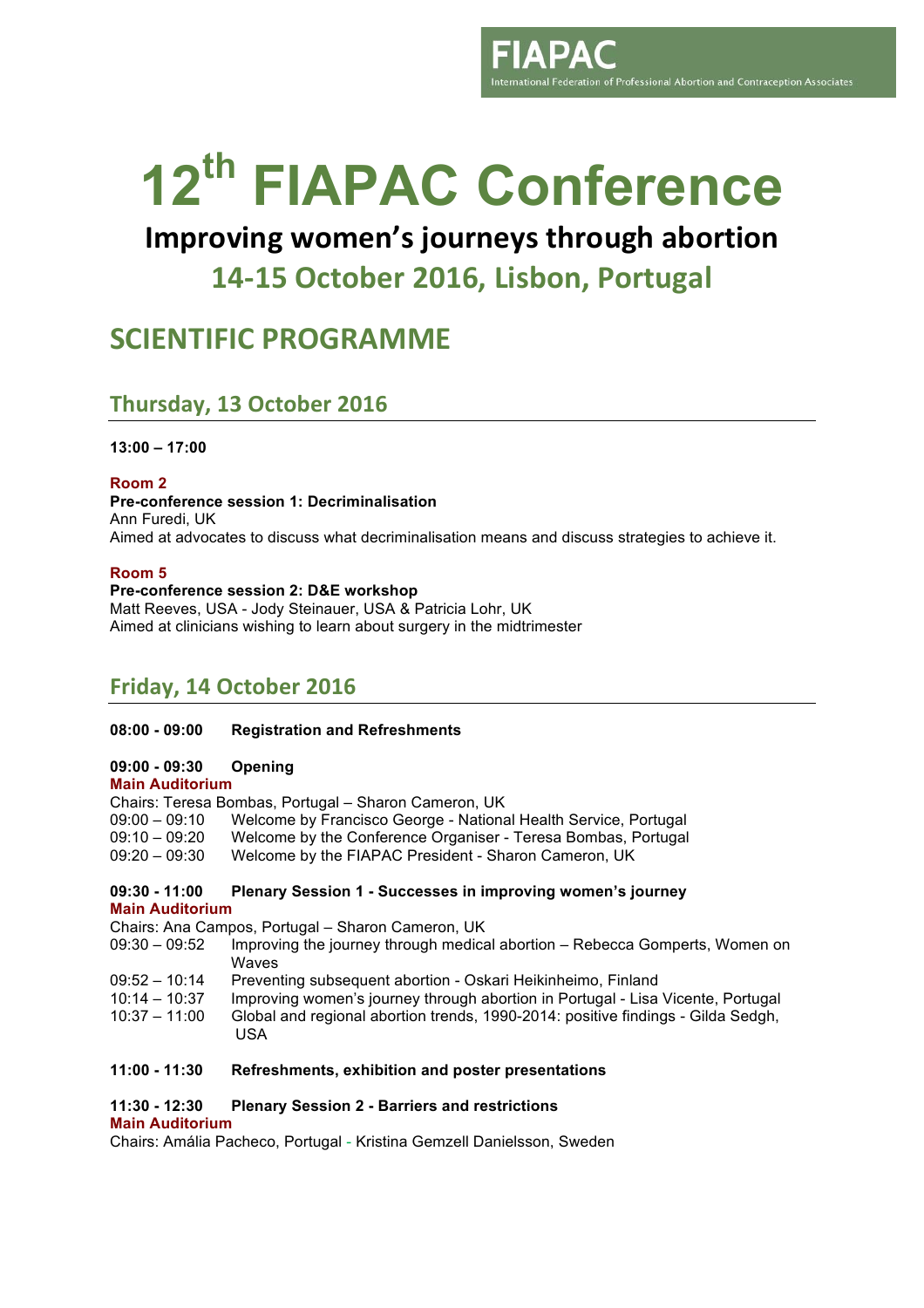11:30 – 11:50 The Global Abortion Policies Project: a WHO-United Nations Population Division initiative to strengthen transparency of laws and policies and accountability for women's health and rights - Brooke Ronald Johnson, WHO

International Federation of Professional Abortion and Contraception Associates

- 11:50 12:10 Regional analyses of abortion laws and policies in the context of the WHO safe abortion standards - Bela Ganatra, WHO
- 12:10 12:30 Regional analyses of abortion laws and policies in the context of international human rights standards - Rajat Khosla, WHO

#### **12:30 - 14:00 Lunch, exhibition and poster presentations**

**13:00 – 14:00 Lunch sessions**

#### **Lunch session 1 - Exelgyn sponsored session Main Auditorium**

Chairs: David Baird, UK – Teresa Bombas, Portugal

- 13:00 13:20 Cervical priming before surgical abortion Aubert Agostini, France
- 13:20 13:40 Comprehensive pain management in medical abortion Christian Fiala, Austria
- 13:40 14:00 A tailored pregnancy test offers new possibilities to women for ToP

follow-up - Kristina Gemzell Danielsson, Sweden

### **Lunch session 2 – IPPF - Barriers to Safe abortion: A global perspective**

#### **Small Auditorium**

- Chair: Karthik Srinivasan, IPPF UK
- 13:00 – 13:20 Abortion is illegal in my country Anjum Rizvi, Rahnuma, Family Planning Association of Pakistan
- 13:20 – 13:40 Shooting a moving target Tackling Abortion stigma Rebecca Wilkins, IPPF Central **Office**
- 13:40 14:00 I am young and I need an abortion Edjenguele Lotti, Cameroon National Planning Association for Family Welfare

#### **Lunch session 3 - Positive developments Room 2**

Chairs: Vilar Duarte, Portugal – Eduardo Lopez Arregui, Spain

- 13:00 13:20 Resistance in the USA Vicki Saporta, ProChoice
- 13:20 13:40 Timid progress in Africa and Latin America Anibal Faundes, Brasil
- 13:40 14:00 Europe: positive developments Nausikaa Martens, Belgium

#### **14:00 - 15:30 Concurrent sessions**

#### **Concurrent session 1: Free communications**

#### **Main auditorium**

Chairs: Anabela Araujo Pedrosa, Portugal - Françoise Dedrie, Belgium 14:00 – 14:10 A randomised controlled trial of immediate initiation of contraception by levonorgestrel-releasing intrauterine system (LNG-IUS) after medical abortion - one year continuation rates – Riina Korjamo, Finland

- 14:10 14:20 The impact of a liberalisation law on legally induced abortion hospitalisations Antónia Costa, Portugal
- 14:20 14:30 Pain management for up to 9 weeks medical abortion An international survey among providers – Christian Fiala, Austria
- 14:30 14:40 Safety and effectiveness of medical abortion outside the formal healthcare setting: do women seek timely care for potential complications? – Abigail Aiken, USA
- 14:40 14:50 Disparities in access to first trimester legal abortion in the public sector in Mexico City: Who presents past the gestational age limit? - Blair G. Darney, Mexio
- 14:50 15:00 Seeking clandestine abortion safely: Unwanted pregnancy and medical abortion among young women in Dar es Salaam - Ingrid H. Solheim, Norway
- 15:00 15:10 Efficacy of very early medical abortion Isabella Bizjak, Sweden
- 15:10 15:20 Contraception needs and induced abortion in China: two cross-sectional studies Wei-Hong Zhang, Belgium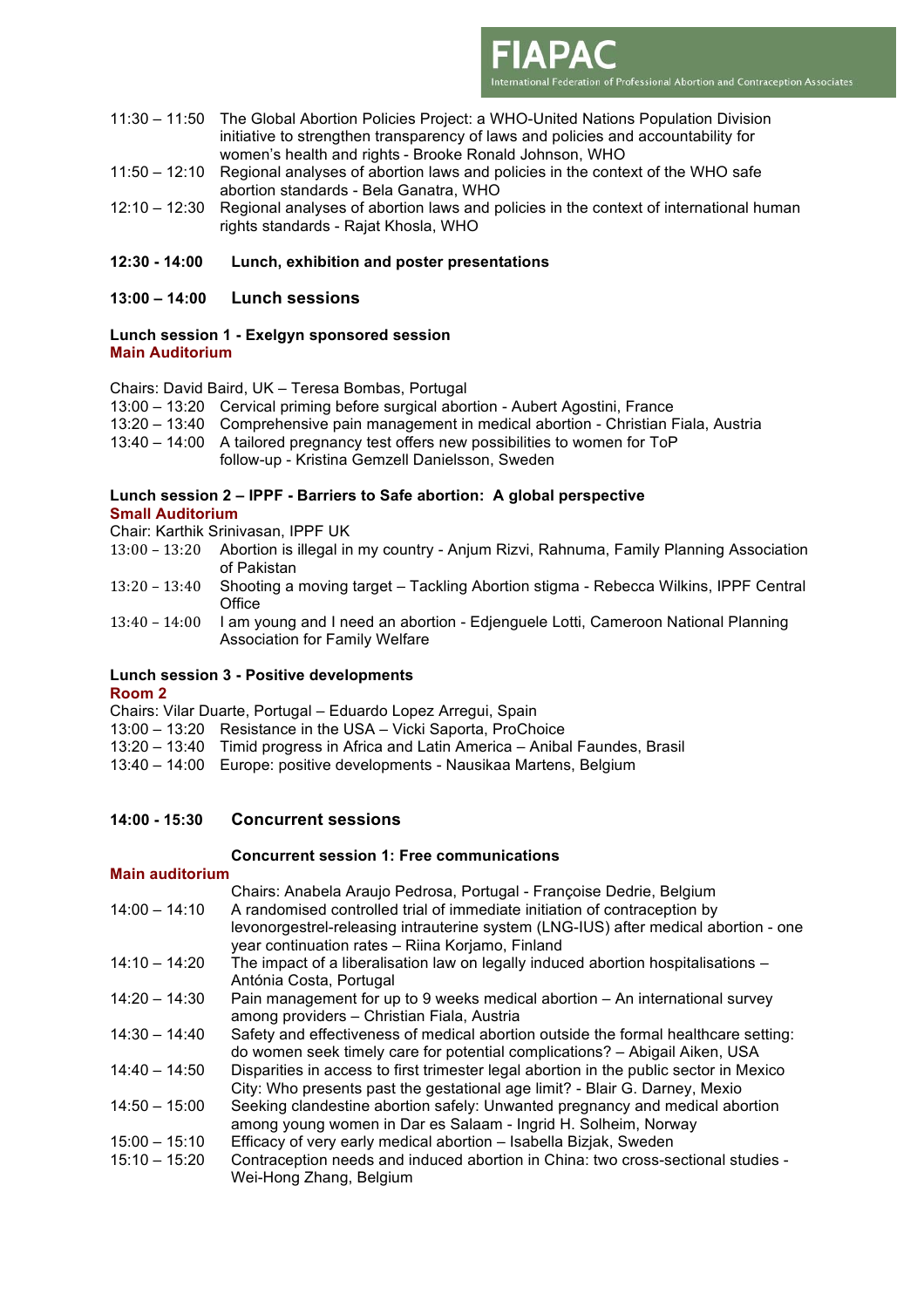15:20 – 15:30 Stigma associated with abortion is deciding choice to provide or sidestep abortion services – Asika Khanum, Pakistan

#### **Concurrent session 2: Catholics for Choice I walk the line: when abortion is a crime**

#### **Room 5**

#### Moderator: Jon O'Brien, USA

Around the world the precarious legal status of abortion poses serious challenges for women and medical providers. In parts of Africa, doctors are prosecuted for providing abortion and postabortion care, in parts of Europe women are forced to travel or illegally obtain medical abortion drugs to circumvent prohibition and in parts of Latin American women find themselves in jail after being reported by health professionals for even being suspected of having an abortion. In this session, Catholics for Choice will explore the first hand experiences of individuals working where abortion is illegal.

International Federation of Professional Abortion and Contraception Associates

- 14:00 14:20 John Nyamu, Executive Director, Reproductive Health Services, Kenya
- 14:20 14:40 Laura Gil, Director, Fundación ESAR, Colombia
- 14:40 15:00 Charles Kiggundu, Consultant Obstetrician and Gynaecologist, Mulago Hospital, Uganda
- 15:00 15:30 Discussion

#### **Concurrent session 3: management of medically challenging cases and training**

#### **Room 6**

- Chairs: Joaquim Neves, Portugal Mirella Parachini, Italy
- 14:00 14:20 Abortion in women with cardiac disease Oskari Heikinheimo, Finland
- 14:20 14:40 Abortion in women with haematological disease Alison Edelman, USA
- 14:40 15:00 The first online course about abortion: filling a gap in health student learning Jody Steinauer, USA
- 15:00 15:30 Discussion

#### **Concurrent session 4: European Society of Contraception and Reproductive Health**

#### **Improving abortion care and postabortion contraception**

#### **Small auditorium**

- Chairs: Ingrid Sääv, Sweden Eduardo Lopez Arregui, Spain
- 14:00 14:20 Improving access to abortion care Sam Rowlands, UK
- 14:20 14:40 Intrauterine contraception after medical abortion Ingrid Sääv, Sweden
- 14:40 15:00 Quickstarting implants after medical abortion Helena Kopp Kallner, Sweden
- 15:00 15:20 Avoiding unwanted pregnancies in Zagreb Vesna Stepanic, Croatia
- 15:20 15:30 Discussion

#### **Concurrent session 5: European Consortium for Emergency Contraception**

#### **Room 2**

- Chairs: Elisabeth Aubény, France Cristina Puig, Spain
- 14:00 14:20 EC in Europe Caroline Moreau, France/USA
- 14:20 14:40 Quick-Starting contraception after EC Sharon Cameron, UK<br>14:40 15:00 UD for EC David Turok. USA
- IUD for EC David Turok, USA
- 15:00 15:30 Discussion

#### 15:30 – 16:00 **Refreshments, exhibition and poster presentations**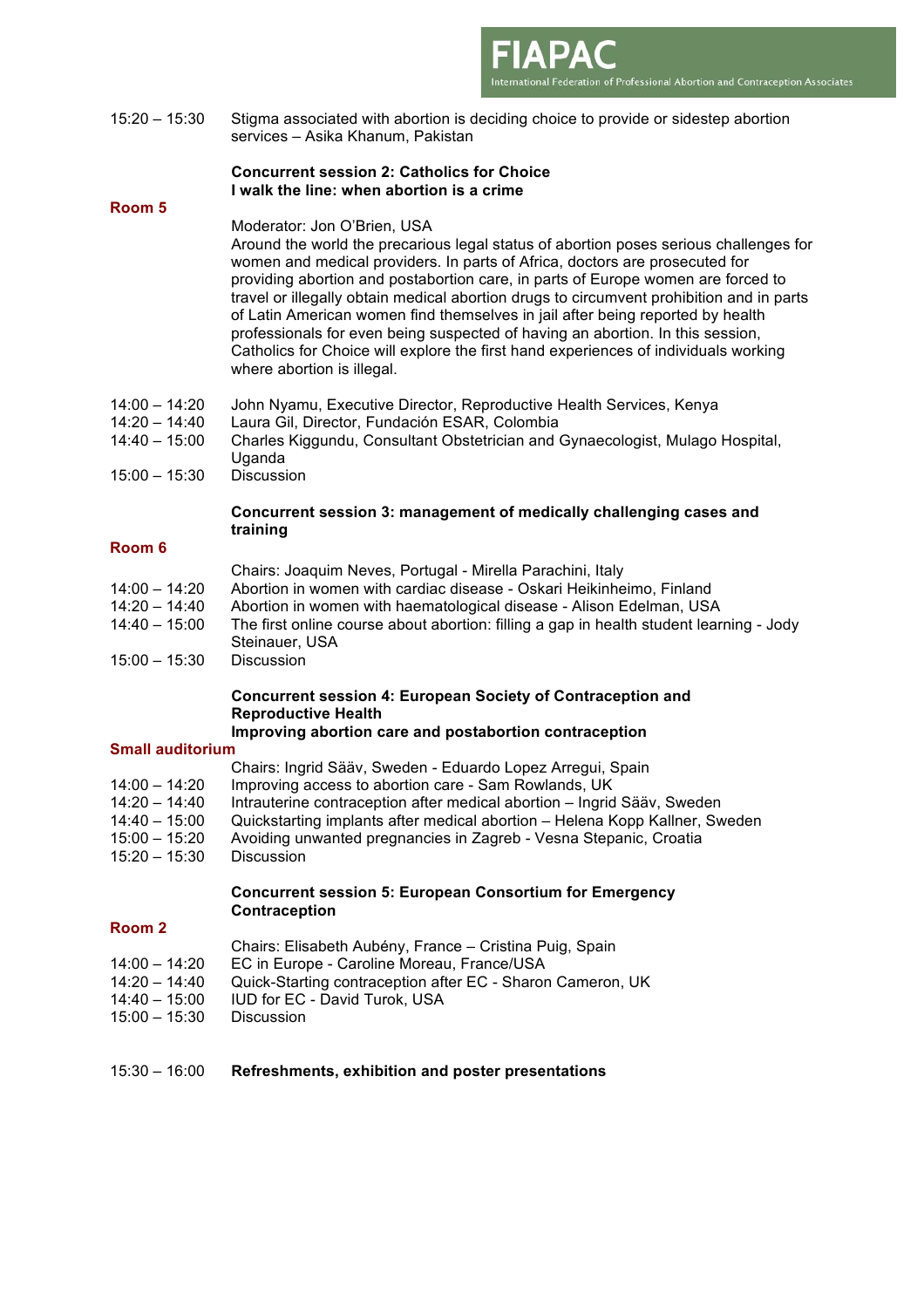

#### 16:00 - 17:30 **Plenary Session 3 – Information & availability Main Auditorium**

- Chairs: Andreja Stolfa Gruntar, Slovenia Alberto Stolzenburg, Spain
- 16:00 16:30 Consequences of receiving versus being denied a wanted abortion Diana Foster, USA
- 16:30 17:00 Expanding providers and task sharing Helena Kopp Kalner, Sweden
- 17:00 17:30 More than one abortion and late presentation for abortion Lisa McDaid, UK

18:00 - 19:30 **General Assembly of FIAPAC (members only) Main Auditorium**

20:00 **Gala Dinner**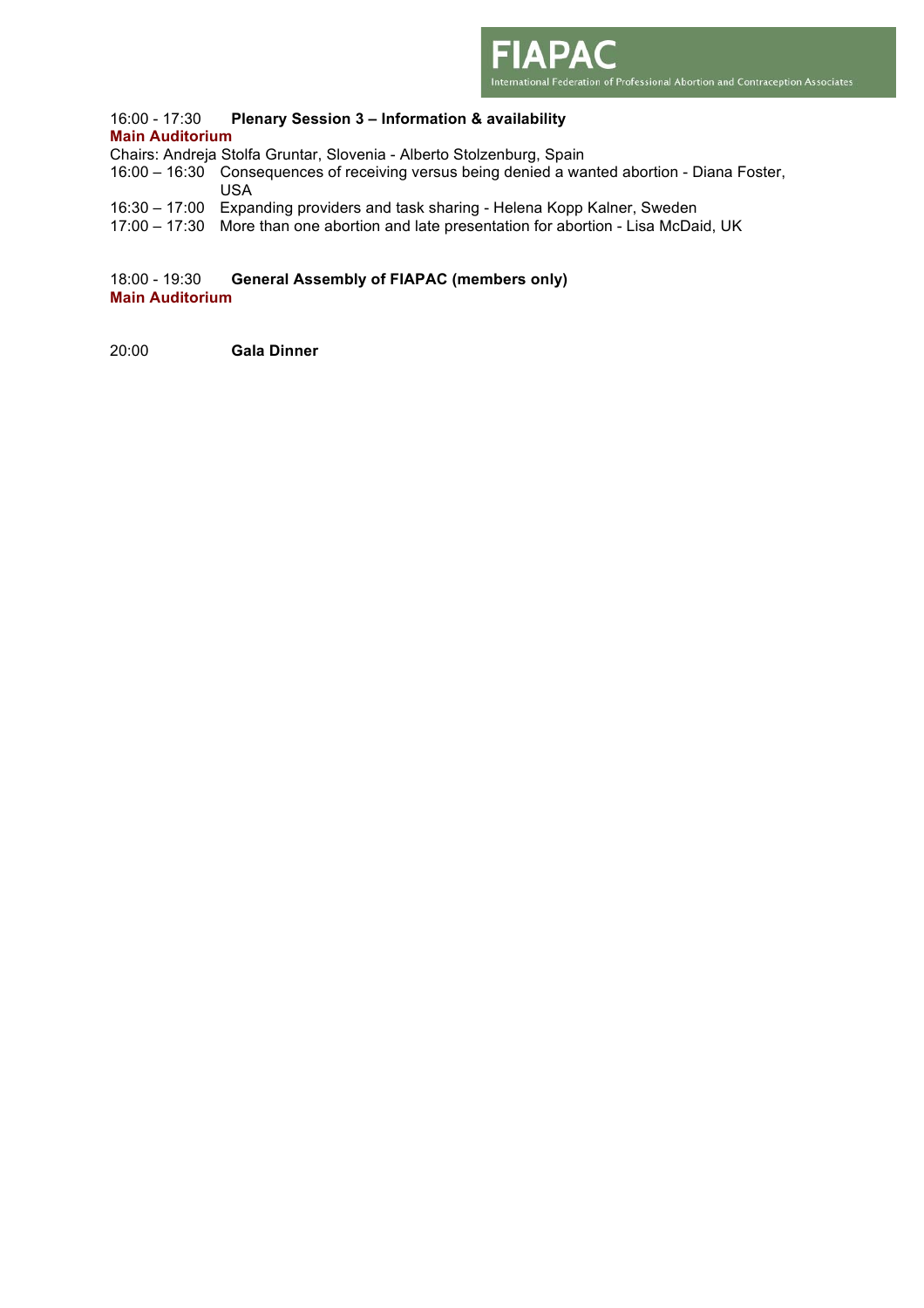# **Saturday, 15 October**

| 09:00 - 10:30           | <b>Plenary Session 4 - New developments</b>                                                                          |  |  |  |
|-------------------------|----------------------------------------------------------------------------------------------------------------------|--|--|--|
| <b>Main Auditorium</b>  |                                                                                                                      |  |  |  |
|                         | Chairs: Christian Fiala, Austria - Ann Furedi, UK                                                                    |  |  |  |
| 09:00 - 09:30           | Early and very early medical abortion - Philippe Faucher, France                                                     |  |  |  |
| 09:30 - 10:00           | Cervical priming made easy - Ingrid Sääv, Sweden                                                                     |  |  |  |
| $10:00 - 10:30$         | Strengthening autonomy: Mobile technology and self-assessment for medical abortion                                   |  |  |  |
|                         | - Deborah Constant, South Africa                                                                                     |  |  |  |
| 10:30 - 11:00           | Refreshments, exhibition and poster presentations                                                                    |  |  |  |
| 11:00 - 12:30           | <b>Concurrent sessions</b>                                                                                           |  |  |  |
|                         | <b>Concurrent session 6: Stigma workshop</b>                                                                         |  |  |  |
| 11:00 - 11:30           | Abortion & Stigma: what are we talking about? - Anu Kumar, USA                                                       |  |  |  |
| 11:30 - 12:30           | Tackling Stigma, an interactive exercise - Ann Furedi, UK - Carine Vrancken,                                         |  |  |  |
|                         | Belgium & Françoise Dedrie, Belgium                                                                                  |  |  |  |
|                         | <b>Concurrent session 7: SFP - Unintended pregnancy</b>                                                              |  |  |  |
| Room <sub>6</sub>       |                                                                                                                      |  |  |  |
|                         | Chairs: Susan Higginbotham, USA - John Sciarra, USA                                                                  |  |  |  |
| $11:00 - 11:20$         | Measurement of unintended pregnancy and its importance for predicting negative life                                  |  |  |  |
|                         | impacts - Abigail Aiken, USA                                                                                         |  |  |  |
| $11:20 - 11:40$         | Influence of male partner intentions on women's perceptions of unintended<br>pregnancy - Caroline Moreau, France/USA |  |  |  |
| $11:40 - 12:00$         | Beyond unmet need: desired versus actual use of contraception - James Trussell,                                      |  |  |  |
|                         | <b>USA</b>                                                                                                           |  |  |  |
| $12:00 - 12:30$         | <b>Discussion</b>                                                                                                    |  |  |  |
|                         | Concurrent session 8: Gynuity - Innovations in medical abortion service                                              |  |  |  |
|                         | delivery                                                                                                             |  |  |  |
| <b>Small Auditorium</b> |                                                                                                                      |  |  |  |
| $11:00 - 11:20$         | Simplified medical abortion screening - Rodica Comendant, Moldova                                                    |  |  |  |
| $11:20 - 11:40$         | Multi-level pregnancy test for medical abortion follow-up: what do we know so far? -<br>Wendy Sheldon, USA           |  |  |  |
| 11:40 - 12:00           | Telabortion: A direct-to-consumer telemedicine abortion service - Erica Chong, USA                                   |  |  |  |
| $12:00 - 12:30$         | <b>Discussion</b>                                                                                                    |  |  |  |
|                         |                                                                                                                      |  |  |  |

#### **Concurrent session 9: Free communications**

Chairs: Helena Kopp Kallner, Sweden - Mirjam Denteneer, the Netherlands

#### **Main Auditorium**

- 11:00 11:10 Use of effective contraception six months after emergency contraception with a copper intrauterine device or ulipristal acetate - a prospective observational cohort study – Niklas Envall, Sweden
- 11:10 11:20 Evaluation of two low sensitivity urine pregnancy tests (1000IU) used for self assessment following early medical abortion – Sarah Millar, UK
- 11:20 11:30 Analysis of cervical resistance during continuous controllable balloon dilatation Aleksandar Zivanovic, Serbia
- 11:30 11:40 Paracervical block as pain treatment during second-trimester medical termination of pregnancy - a randomised controlled trial with bupivacaine versus sodium chloride - Inga-Maj Andersson, Sweden
- 11:40 11:50 Comparison of treatment of incomplete abortion with misoprostol by physicians and midwives at district level in Uganda: a randomised controlled equivalence trial – Marie Klingberg-Allvin, Sweden
- 11:50 12:00 Access to abortion in Australia: insights from health care professionals Angela Dawson, Australia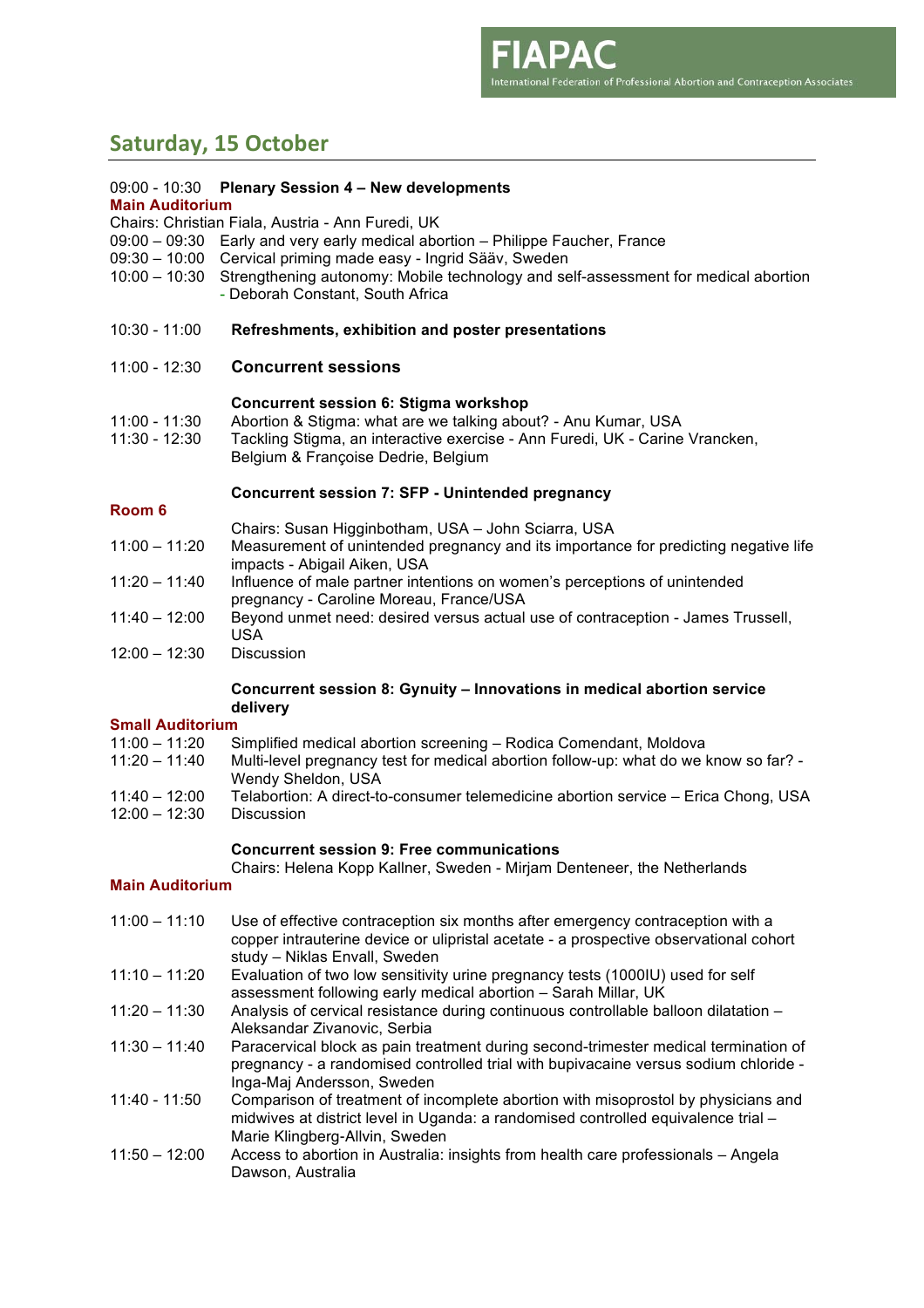

- 12:00 12:10 Safety of medical abortion up to 10 weeks at home Iolanda Ferreira, Portugal
- 12:10 12:20 Preferred terminology amongst women seeking abortion: A British survey Sharon Cameron, UK
- 12:20 12:30 Contraceptive use among immigrant and non-immigrant women seeking abortion care in Stockholm County – Karin Emtell Iwarsson, Sweden

#### **Concurrent session 10: RCOG & Leading safe choices project**

#### **Room 2**

|  | Chairs: Anna Glasier, UK - Alison Fiander, UK |
|--|-----------------------------------------------|
|  |                                               |

- 11:00 11:20 Overview of the project Anna Glasier, UK
- 11:20 11:40 Progress in South Africa Judith Kluge, South Africa
- 11:40 12:00 Progress in Tanzania Pendo Mlay, Tanzania
- 12:00 12:30 Discussion

#### **Concurrent session 11: Variation in abortion care in Europe**

#### **Room 5**

|                 | Chairs: Dimitar Cvetkoff, Bulgaria - Raina Brethouwer, the Netherlands              |
|-----------------|-------------------------------------------------------------------------------------|
| $11:00 - 11:20$ | Spain's recent developments after the 2015 reform of the abortion law: the special  |
|                 | situations of minors - Carolina Rivas, Spain                                        |
| 11:20 – 11:40   | Reasons for the use of medical versus surgical abortion in Europe - Alberto         |
|                 | Stolzenburg, Spain                                                                  |
| $11:40 - 12:00$ | Indications for mid-trimester abortion throughout Europe - Mirella Parachini, Italy |
| $12:00 - 12:30$ | <b>Discussion</b>                                                                   |
|                 |                                                                                     |

#### 12:30 - 14:00 **Lunch, exhibition and poster presentations**

#### 13:30 – 14:00

#### **Lunch session 4 - The discovery and development of mifepristone** – André Ulmann, France **Small Auditorium**

13:00-14:00

# **Lunch session 5 – Free communications**

**Main Auditorium**

|                 | Chairs: Matt Reeves, USA - Philippe Faucher, France                                                                                                                                   |
|-----------------|---------------------------------------------------------------------------------------------------------------------------------------------------------------------------------------|
| $13:00 - 13:10$ | An evaluation of postplacental insertion of intrauterine contraception (PPIUC) at                                                                                                     |
|                 | elective caesarean section in the UK - Rebecca Heller, UK                                                                                                                             |
| $13:10 - 13:20$ | Why have abortions decreased in the USA? - Philip Darney, USA                                                                                                                         |
| $13:20 - 13:30$ | Self-Administered lidocaine gel for pain control with first trimester surgical abortion: a<br>randomized trial (SALSA) - Paul Blumenthal, USA                                         |
| $13:30 - 13:40$ | Are women with a foreign background more likely to have an induced abortion as<br>compared to nonimmigrant women? A study conducted in Stockholm, Sweden - Elin<br>C. Larsson, Sweden |
| $13:40 - 13:50$ | The Zika virus: Highlighting the impact of abortion restrictions on the lives of women<br>in Latin America - Kelly Blanchard, USA / Cecilia Vieira da Costa, Portugal                 |
| $13:50 - 14:00$ | Supporting and promoting the provision of MTOP in Victoria, Australia – Annarella<br>Hardiman, Australia                                                                              |

13:00-14:00

#### **Lunch session 6 – mid trimester workshop**

**Room 2**

Moderators: Cecilia Berger, Sweden - Inga-Maj Andersson, Sweden - Annette Aronsson, Sweden - Kristina Gemzell Danielsson, Sweden - Helena Kopp Kallner, Sweden - Ingrid Sääv, Sweden - Eneli Salomonsson, Sweden - Monica Johansson, Sweden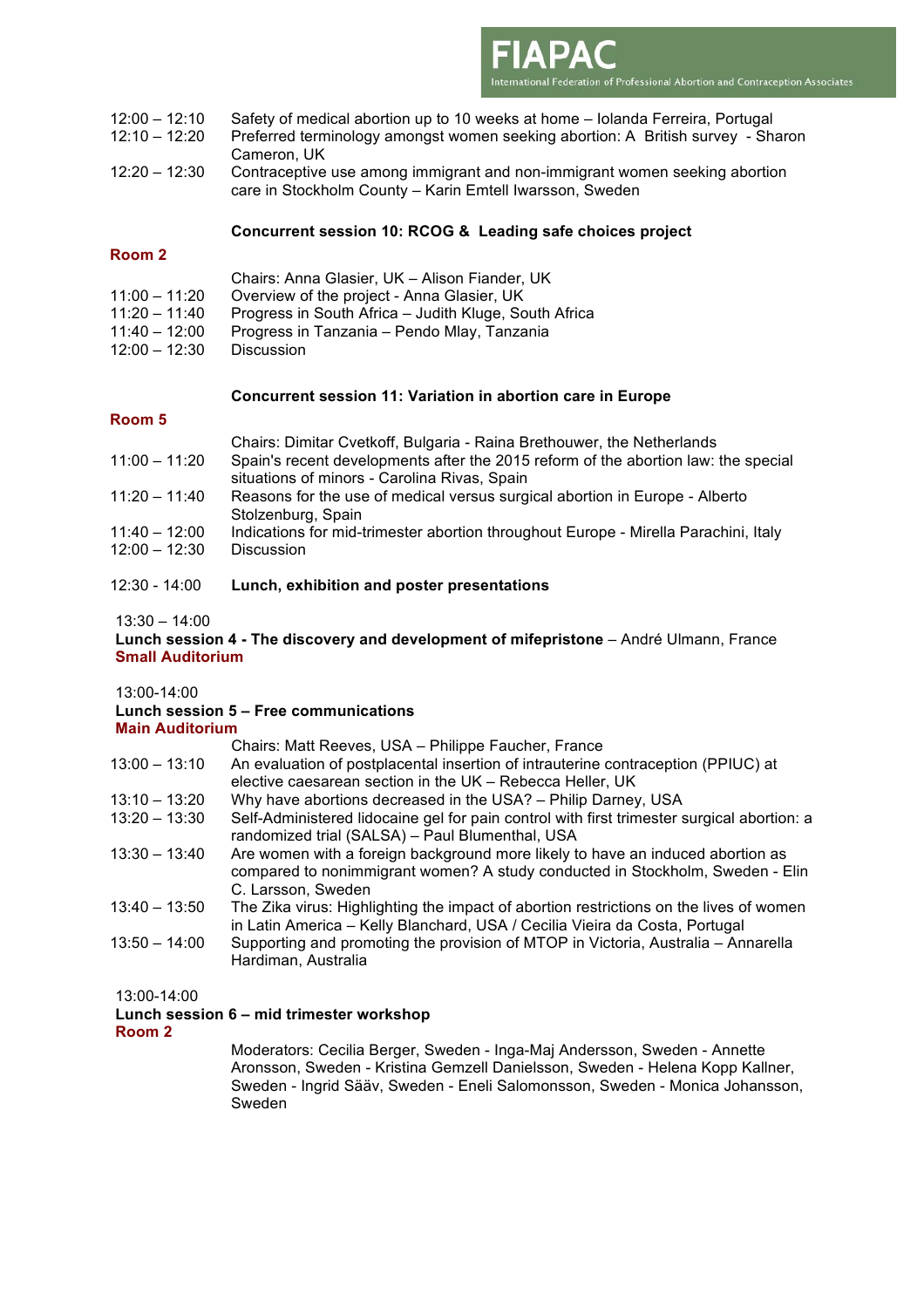Second trimester medical abortion is safe and can be provided by midlevel providers. It carries no risk for adverse effects during future pregnancies and is the main method for termination of pregnancy in the second trimester in all Nordic countries.

International Federation of Professional Abortion and Contraception Associates

Topics: Second trimester medical abortion: for whom? - Second trimester medical abortion- recommended regimen - Pain management - Acceptability by women, by staff - Need for surgical intervention - How to avoid unnecessary surgical intervention - Post abortion contraception

#### 14:00 - 15:30 **Concurrent sessions**

#### **Concurrent session 12: What's topical in Europe**

#### **Small auditorium**

|                 | Chairs: Catherine Chéry, Luxembourg - Gabriele Halder, Germany       |
|-----------------|----------------------------------------------------------------------|
| $14:00 - 14:20$ | Coping with UK abortion law - Allan Templeton, UK                    |
| 14:20 – 14:40   | EBCOG and setting standards of care in Europe – Jacky Nizard, France |
| 14:40 – 15:00   | Conscientious objection - Christian Fiala, Austria                   |
| $15:00 - 15:30$ | <b>Discussion</b>                                                    |
|                 |                                                                      |

#### **Concurrent session 13: FIGO Prevention of Unsafe Abortion**

#### **Room 2**

- Chair: Teresa Bombas, Portugal Paul Van Look, Switzerland
- 14:00 14:20 Barriers to expansion of postabortion contraception within the FIGO Initiative on Prevention of Unsafe Abortion - Guyo Jaldesa, Kenya
- 14:20 14:40 Overcoming stigma in abortion a providers perspective Jaydeep Tank, India
- 14:40 15:00 The FIGO initiative How providers are making a difference Anibal Faúndes, Brazil
- 15:00 15:30 Discussion

#### **Concurrent session 14: Provision of safe abortion and emergency contraception in humanitarian and emergency contexts**

#### **Room 5**

**Room 6**

- Chairs: Brooke Ronald Johnson, WHO Philippe David, France
- 14:00 14:20 Tragically lacking: safe abortion care in humanitarian emergencies Sandra Krause, USA
- 14:20 14:40 IPPF-EN Member Associations' response to the SRH needs of refugees and migrants in transition and destination countries – Lena Luyckfasseel, IPPF European Network, Belgium
- 14:40 15:00 MSF: New guidance to address the challenges of providing safe abortion in humanitarian emergencies – Catrin Schulte-Hillen, Switzerland
- 15:00 15:30 Discussion

#### **Concurrent session 15: Medical methods**

- Chairs: Philippe Faucher, France Antonia Costa, Portugal
- 14:00 14:20 Late first trimester Maria do Céu Almeida, Portugal
- 14:20 14:40 Practical management of mid-trimester abortion Linda Hunt, UK
- 14:40 15:00 Managing failure of medical abortion Patricia Lohr, UK
- 15:00 15:30 Discussion

#### **Concurrent session 16: Free communications**

#### **Main auditorium**

|                 | Chairs: Oskari Heikinheimo, Finland – Caroline Moreau, France/USA<br>France/USA                                                                                                       |
|-----------------|---------------------------------------------------------------------------------------------------------------------------------------------------------------------------------------|
| $14:00 - 14:10$ | Buccal versus sublingual misoprostol alone for early pregnancy termination in legally<br>restricted Latin American settings: A randomized trial - Wendy Sheldon, USA                  |
| $14:10 - 14:20$ | Analysis of induced abortion related complications admitted to referral based<br>medical facilities in Kinshasa, Democratic Republic of the Congo - Daniel Ishoso<br>Katuashi - Congo |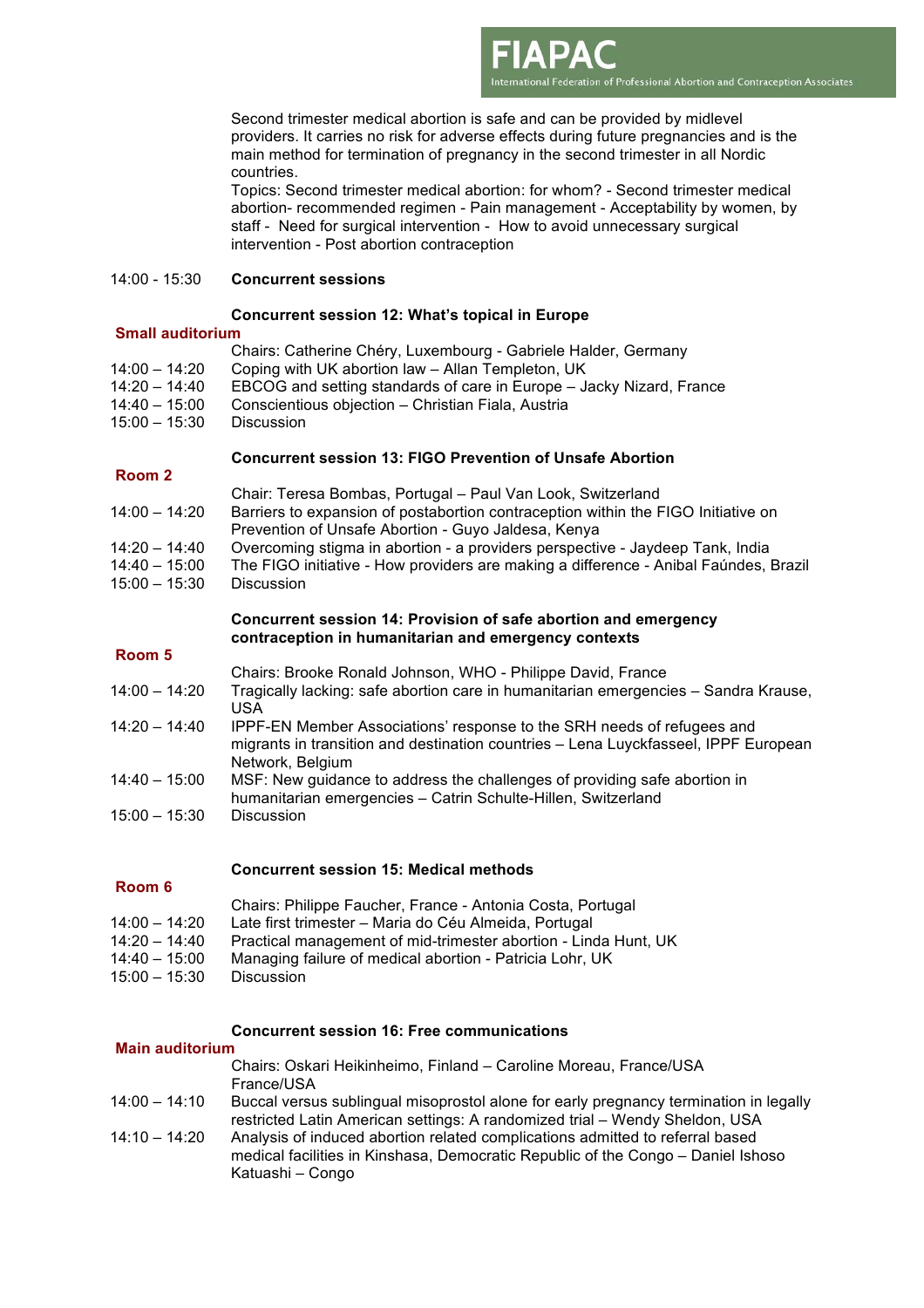International Federation of Professional Abortion and Contraception Associates

- 14:30 14:40 Women's informal knowledge and understandings about IUC Lesley Hoggart, UK
- 14:40 14:50 Contraception before and after abortion: what do women seek? experience of an abortion referral centre in Lisboa, Portugal – Catarina Reis Carvalho, Portugal
- 14:50 15:00 Mifepristone and misoprostol for cervical ripening in surgical abortion between 12 and 14 weeks of gestation: a randomized controlled trial – Aubert Agostini, France 15:00 – 15:10 Therapeutic abortion for maternal cause or how to prevent them? – Anissa Ben
- Amor, Tunisia
- 15:10 15:20 Comparing 200 μg and 400 μg sublingual misoprostol before surgical abortion; a Dutch single centre clinical pilot – Sandra Kroeze, the Netherlands
- 15:30 16:00 **Refreshments, exhibition and poster presentations**
- 16:00 17:00 **Plenary session 5 - strengthening health care providers Main auditorium**
- Chairs: Sharon Cameron, UK Nausikaä Martens, Belgium
- 16:00 16:20 Integrating abortion care training in sexual and reproductive health Johannes Bitzer, Switzerland
- 16:20 16:40 How can a fellowship programme be started in Europe? Uta Landy, USA
- 16:40 17:00 The way forward Ann Furedi, UK

#### 17:00 - 17:45 **Closing remarks**

**Main auditorium**

Reporter - Joyce Arthur, Canada FIAPAC President - Sharon Cameron,

UK

17:45 **Farewell drink & evaluation forms**